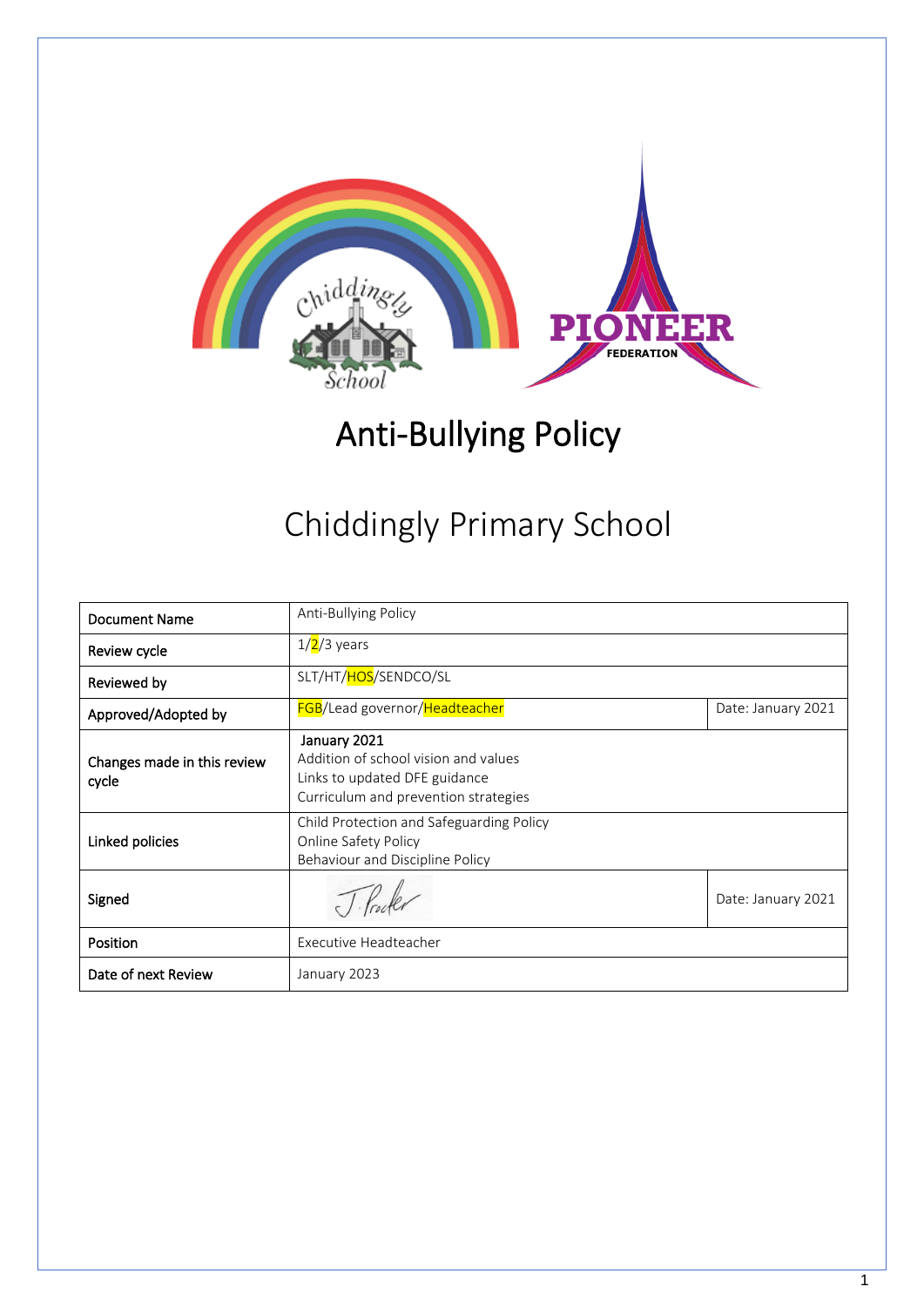## ANTI-BULLYING POLICY

## Policy contents:

## 1. Our School vision and values

- 2. Guiding principles for preventing and tackling bullying
- 3. What is bullying?
- 4. The role of Governors
- 5. The role of staff (duties)
- 6. The role of staff (responses)
- 7. The curriculum: how we prevent and tackle bullying through our curriculum
- 8. Involving parents
- 9. Involving pupils
- 10. Monitoring the effectiveness of our approach

## 1. Our School Values

Our school is one in which we want pupils to flourish both academically and socially. We aim to foster a healthy and safe community where individuals take responsibility for their own behaviour and show respect for others, emphasising the importance of positive relationships amongst all members and groups of the school community.

# Our Vision

We aim to establish a happy community school, where every child is provided with a toolkit for lifelong learning through high quality teaching. We have a love of learning with high standards of achievement, fostered through traits of resilience, respect for all, equality and inclusion.



Achievement for all & Learning Together Learning for Life

# 2. Guiding principles for preventing and tackling bullying

The Governors value the good relationships between all of the school community as fostered by the school, and expect that every allegation of bullying will be taken seriously. All staff, pupils and parents should be aware of the negative effects that bullying can have on individuals and the school in general, and should work towards ensuring that pupils can work in an environment free of fear or intimidation.

We recognise that victims, and perpetrators, of bullying can be significantly affected by events and actions. The impact of bullying on mental health and wellbeing, for all involved, can be extremely harmful and the Federation works to support those affected on a 1:1 basis. The effects and impact are incorporated into the curriculum as a preventative measure to educate children on this.

## Bullying is unacceptable at Chiddingly school and will not be tolerated.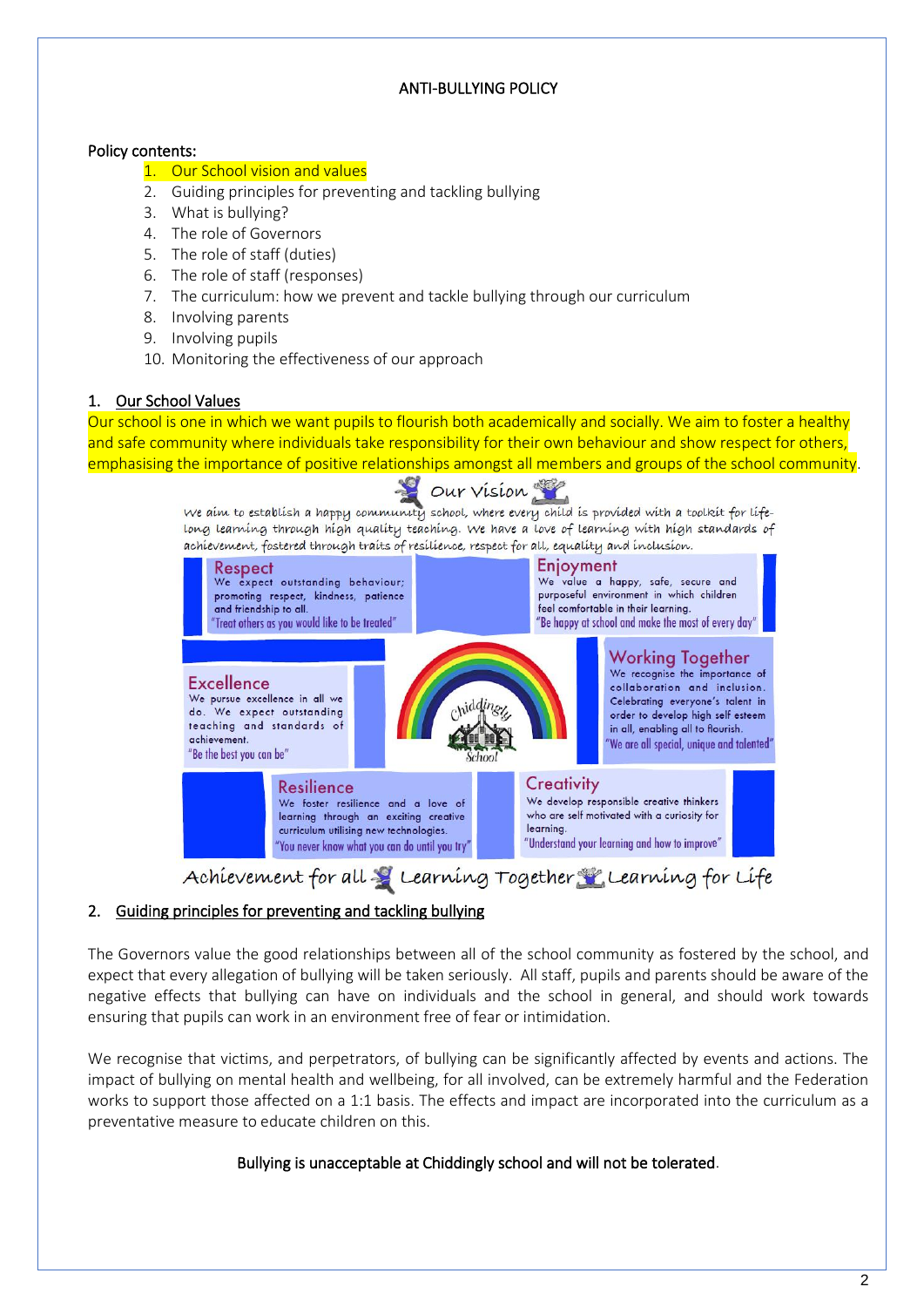We therefore take a strong stance against bullying of any type, since it indicates a lack of appreciation for the feelings of others. Bullying will not be tolerated and will be addressed. Bullying can cause deep distress, to the extent of victims refusing to attend school or even, in extreme cases, attempting or committing suicide.

## 2. What is bullying?

## Definition of Bullying

Bullying is behaviour by an individual or group, repeated over time, that intentionally hurts another individual or group either physically or emotionally. *(Preventing and Tackling Bullying, Advice for Head Teachers, Staff and Governing Bodies, DfE, 2017, p. 4)*

We understand that all children have disagreements with each other and may be hurt or upset by other children's behaviour but this only becomes bullying if it is repeated deliberately.

At Pioneer schools, we recognise that bullying can take place between pupils, between pupils and staff, or between staff; by individuals or groups; face-to-face, indirectly or using a range of cyber bullying methods.

#### Four main types of bullying can be identified:

- Physical hitting, kicking, pinching, taking or hiding belongings.
- Verbal name calling, teasing, insulting, writing or sending unkind notes or messages, threats including cyber-bullying (see later in policy).
- Emotional being intentionally unfriendly, excluding, tormenting looks, spreading rumours.
- Online email and internet chat room misuse, mobile phone threats by text, calls, social websites.

#### Friendship issues, relational conflict and bullying behaviour

We acknowledge that friendship problems and bullying behaviour can be upsetting for both pupils and parents and carers, but it is important to distinguish between the two, as the responses to friendship problems will be different to the strategies used to address bullying behaviour.

Pupils will fall in and out with each other, have arguments, stop talking to each other and have disagreements. This relational conflict can be a normal part of growing up. During a relational conflict or friendship problem groups of pupils may disagree, be very upset and find it difficult to resolve the disagreement without adult help. It is unlikely however, to be repeated behaviour and may even be accidental, but pupils will make an effort to resolve the problem and will want to resolve the problem.

However, we recognise that repeated friendship problems or relational conflict can sometimes lead to bullying behaviour particularly when there is an imbalance of power [when a group acts against an individual for example].

#### *Specific types of bullying include:*

- Bullying related to race or colour, religion or belief or culture.
- Bullying related to special education needs (SEN) or disabilities.
- Bullying related to appearance or health conditions.
- Bullying related to sexual orientation.
- Bullying of young carers or looked-after children or otherwise related to home circumstances.
- Sexist or sexual bullying.
- Bullying using electronic forms of contact (cyber bullying)

#### Roles within Bullying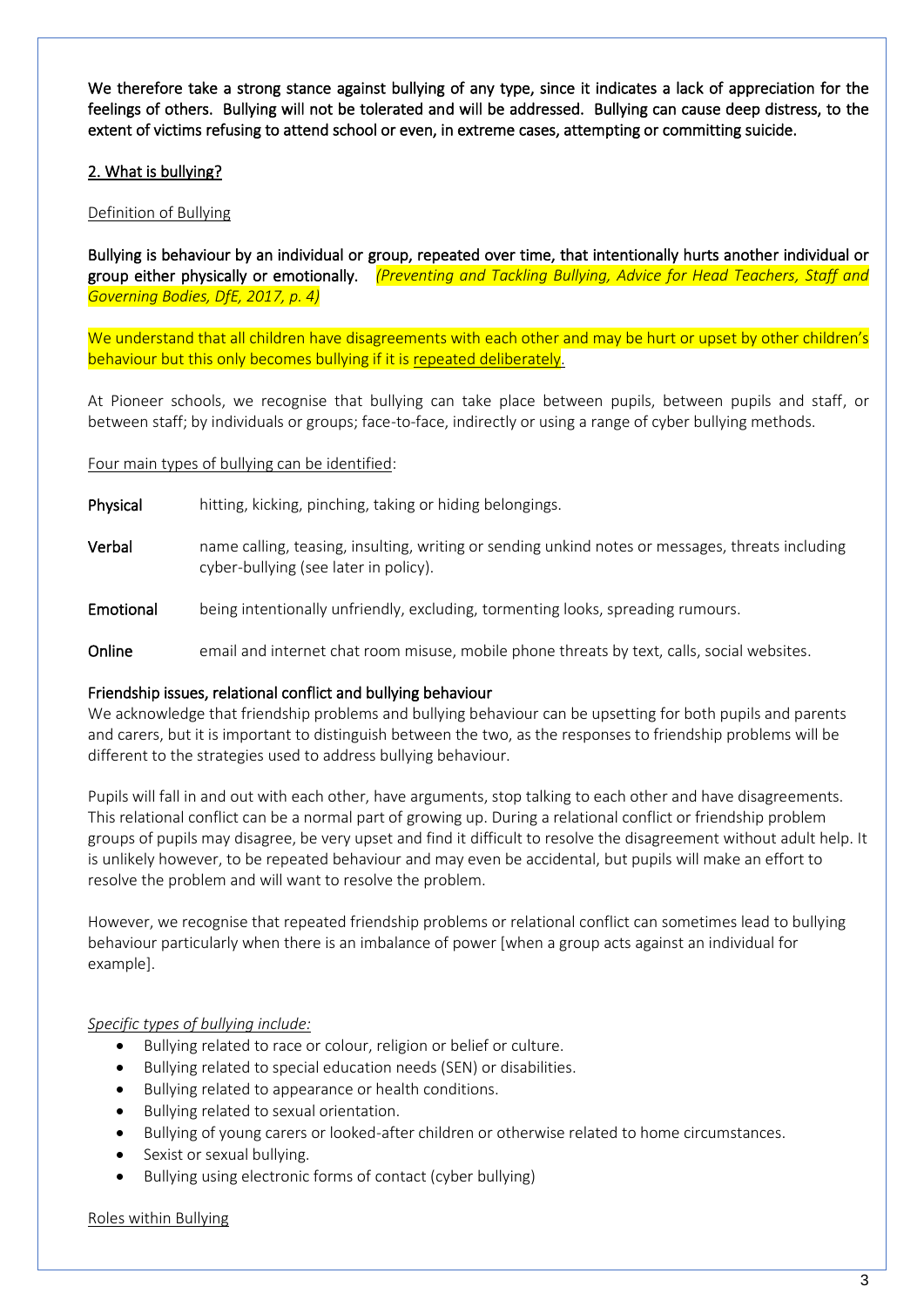Different roles within bullying have been identified:

- Those relying on social power, dominating others, often with group support (ring leader).
- Others actively joining in and therefore afraid of ring leader (associates).
- Those who give positive feedback to the bully, perhaps by smiling or laughing (reinforcers).
- The awareness of a silent majority that bullying is taking place, but feeling unable to do anything about it (bystanders).
- Those who try to stop bullying (defenders).

#### Styles of bullying include:

- Intimidation and rude gestures.
- The 'look' this is given as an example of non-verbal bullying.
- Threats and extortion.
- Malicious gossip and exclusion from the group.
- Telling tales with the express purpose of causing trouble.
- Threatening texts or messages in chat rooms.

## 3. THE ROLE OF GOVERNORS

The Governors will liaise with the Head of School over all anti-bullying strategies, and the Governor responsible for safeguarding and/or the Chair of Governors will be made aware of individual cases where appropriate. The Governing Body will discuss, review and endorse agreed strategies.

The Governing Body will monitor the effectiveness of the Policy.

## 4. THE ROLE OF STAFF (duties)

*The Executive Head and Head of School will:*

- ensure that all staff have an opportunity of discussing strategies and these strategies are reviewed regularly;
- determine the strategies and procedures;
- ensure appropriate training is available;
- ensure that the procedures are brought to the attention of all staff, volunteers, parents and pupils;
- report to the governing body.

#### *Teachers will:*

- be responsible for liaising with other staff over all incidents involving pupils in their class;
- be involved in any agreed strategy to achieve a solution;
- teach the anti-bullying programme in the PSHE and Citizenship courses;
- keep the leadership team informed of incidents;
- ensure proper record keeping.

#### *All Staff and volunteers will:*

- know and follow all relevant policies and procedures;
- keep clear records on the "Record of incidents of bullying" form;
- be observant and talk to pupils;
- deal with incidents according to the policy;
- never let any incidence of bullying pass by unreported, whether on-site or during an off-site activity;
- take action to reduce the risk of bullying at all times and in places where it is most likely.

## 5. THE ROLE OF STAFF (responses)

If bullying is suspected or reported, the incident will be investigated and dealt with immediately by the adult approached using the seven steps of the procedure:

o Step One – Interview with the victim: talk to victim about their feelings and experience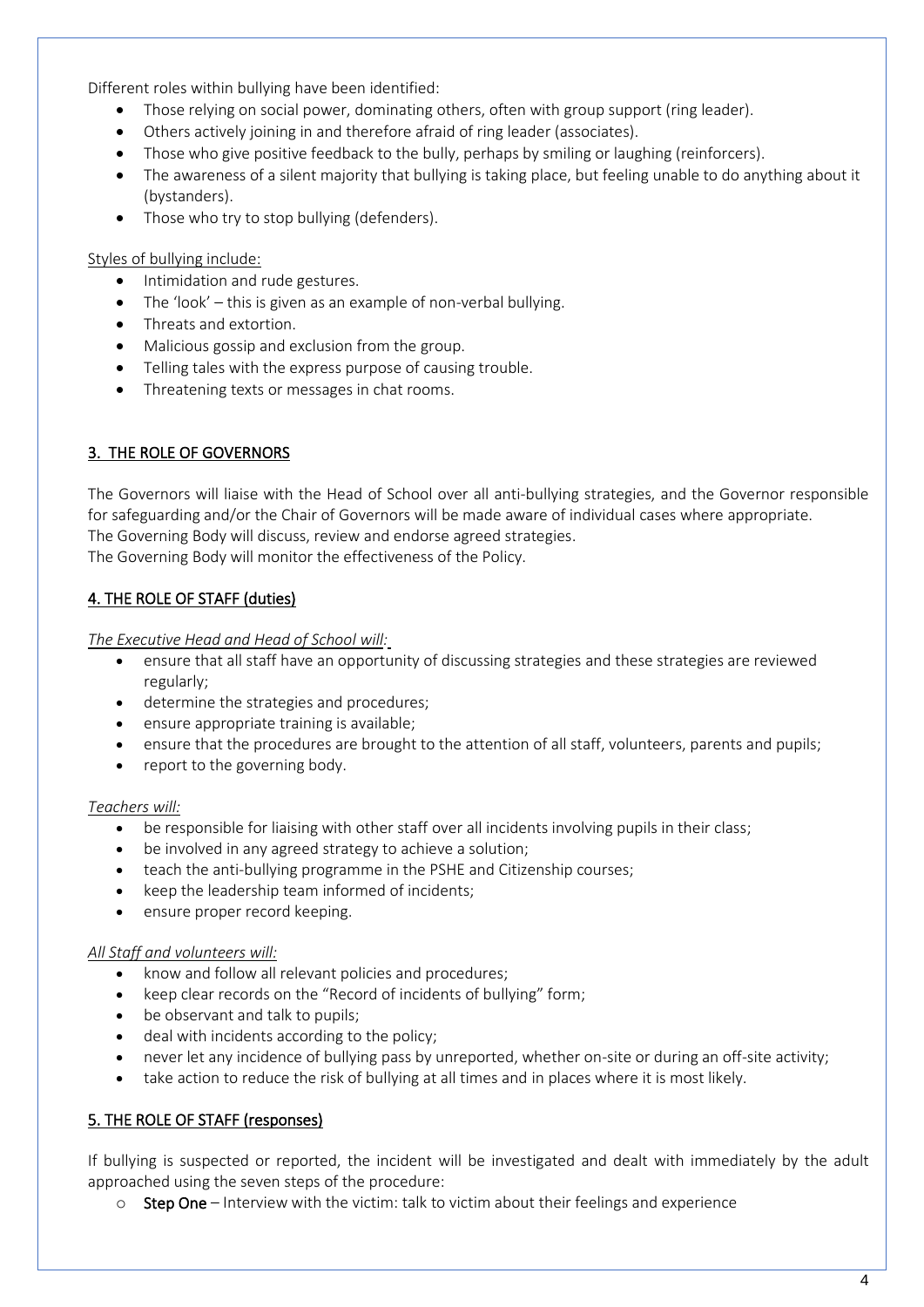- $\circ$  Step Two Convene a meeting with the people involved: adult arranges to meet with the people who were involved (minus the victim), including witnesses as required.
- $\circ$  Step Three Explain the problem: adult tells them about the way the victim is feeling.
- $\circ$  Step Four Share responsibility: the adult states that they know the group/individual is responsible and they can do something about it.
- o Step Five Ask the group for their ideas: each member of the group is encouraged to suggest a way in which the victim could be helped to feel happier.
- $\circ$  Step Six Group solution developed and implemented
- $\circ$  Step Seven Meet them again: about a week later the adult discusses with each student, including the victim, how things have been going.

The following procedure will also be followed:

- The adult will record the details of the incident and a summary of the responses to the procedure on the Bullying Report Form and inform the Executive Headteacher or Head of School.
- Relevant staff will be informed.
- The implementation of the strategy will be overseen the Class Teacher.
- Parents will be kept informed by the Class Teacher.

## **Sanctions**

Where pupils do not respond to preventative strategies to combat bullying, tougher action will be taken to deal with persistent bullying. Sanctions are determined by the nature of the bullying on a case to case basis. Sanctions might include:

- Sanctions put in place with reference to the behaviour policy as appropriate.
- Fixed term and permanent exclusion from school. An exclusion would only be considered in a case of extreme and continuing bullying. Any exclusion for even a short period would be discussed and agreed by the Headteacher or Head of School.

As with the initial approach, the following procedure will be followed:

- The adult will record the details of the incident and a summary of the responses to the procedure on the Bullying Report Form and inform the Executive Headteacher or Head of School.
- Relevant staff will be informed.
- The appropriate strategy and plan of action to combat the bullying will be decided upon.
- The implementation of the strategy will be overseen the Executive Headteacher or Head of School.
- Parents will be kept informed by the Class Teacher.

## 6. The curriculum: How we prevent and tackle bullying through our curriculum

We use a range of strategies to prevent bullying behaviour:

- The school values of respect, working together and enjoyment are promoted across the school day and the curriculum.
- PSHE education and other curriculum subjects are used to promote social and emotional skills including those needed to work together, show empathy, build friendships, get support and help others.
- Small group work interventions are used to support those who need extra help to develop their social and emotional aspects of learning.
- Play leaders are used to reduce potential conflict during break-time and lunchtime by providing a rich menu of play possibilities.
- The values of the school and the class charters are always upheld. All staff monitor behaviour and intervene when it becomes necessary to address friendship problems and prevent bullying from developing. Staff on playground duty will inform class teachers of any incidents.
- • PSHE education lessons are used to develop understanding of safety and how to stay safe
- • E-safety is taught across the curriculum and through assemblies and visual reminders around the school community